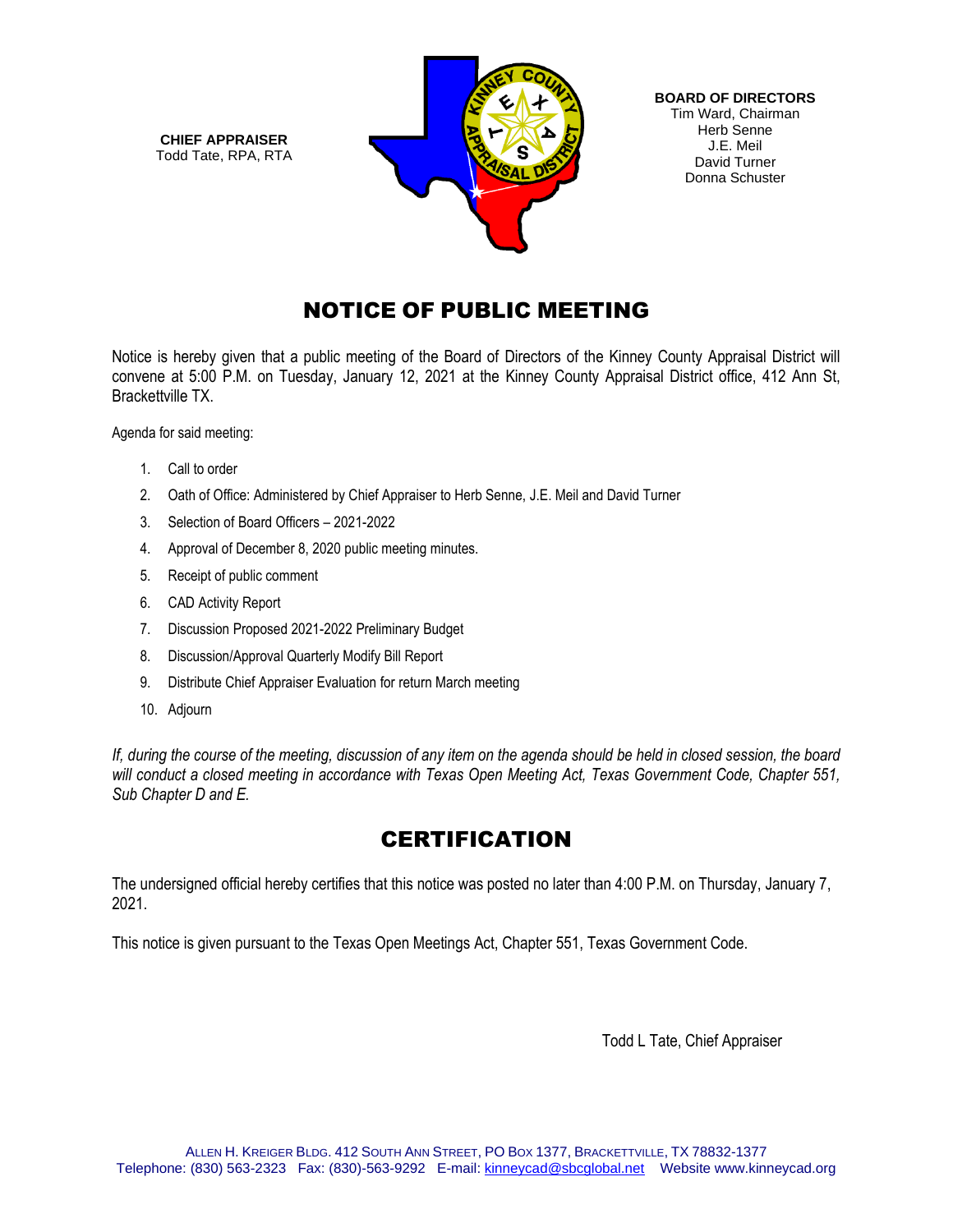### **MINUTES OF THE BOARD OF DIRECTORS KINNEY COUNTY APPRAISAL DISTRICT**

A regular meeting of the Board of Directors of the Kinney County Appraisal District was held on January 12, 2021 at 5:00 P.M. at the Appraisal District Office, Brackettville, Texas.

- 1. **QUORUM.** A quorum was declared present based on the presence of the following directors:
	- J.E. Meil
	- David Turner
	- Tim Ward
	- Donna Schuster
- 11. **OATH OF OFFICE.** The oath of office was administered for the 2021-2022 term to J.E. Meil & David Turner

3. **BOARD OFFICERS 2021.** The board chose Tim Ward chairman, Herb Senne Vice-chair and David Turner Secretary.

### 4.*Appropriate motion duly made, seconded, and adopted by the unanimous vote of the directors & took the following action.*

**MINUTES.** The minutes of the public meeting of December 8, 2020 were approved.

### 5. **NO PUBLIC COMMENT**

6. **OVERVIEW.** The Chief Appraiser reviewed for the Board the highlights of CAD operations since the last meeting:

- a. Collections and budget recap YTD, period ending January 12, 2021. Collections behind same period as last year.
- b. 2020 MAP Review passed.
- c. Property Value Study has been completed, waiting on final report, but feel we will fail.
- d. Appraisal period in progress with 99% of Brackettville and 2/3 of Fort Clark being complete.
- e. Flight has not been completed.
- f. Preparations for audit have been made but no date set as of yet.
- 7. **DISCUSSION OF THE 2021-2022 PRELIMINARY BUDGET** The Preliminary Budget was discussed.
- 8. **DISCUSSION/APPROVAL MODIFIED BILL REPORT** *Appropriate motion duly made, seconded and adopted by the unanimous vote of the directors* 9. **DISCUSSION CHIEF APPRAISER EVALUATION**
- Chief Appraiser evaluation forms handed out to Board Members for return at March meeting.

THERE BEING NO FUTHER BUINESS, THE MEETING WAS DULY ADJOURNED AT 5:45pm.

Tim Ward, Chairman

\_\_\_\_\_\_\_\_\_\_\_\_\_\_\_\_\_\_\_\_\_\_\_\_\_\_\_\_\_\_\_\_\_\_\_\_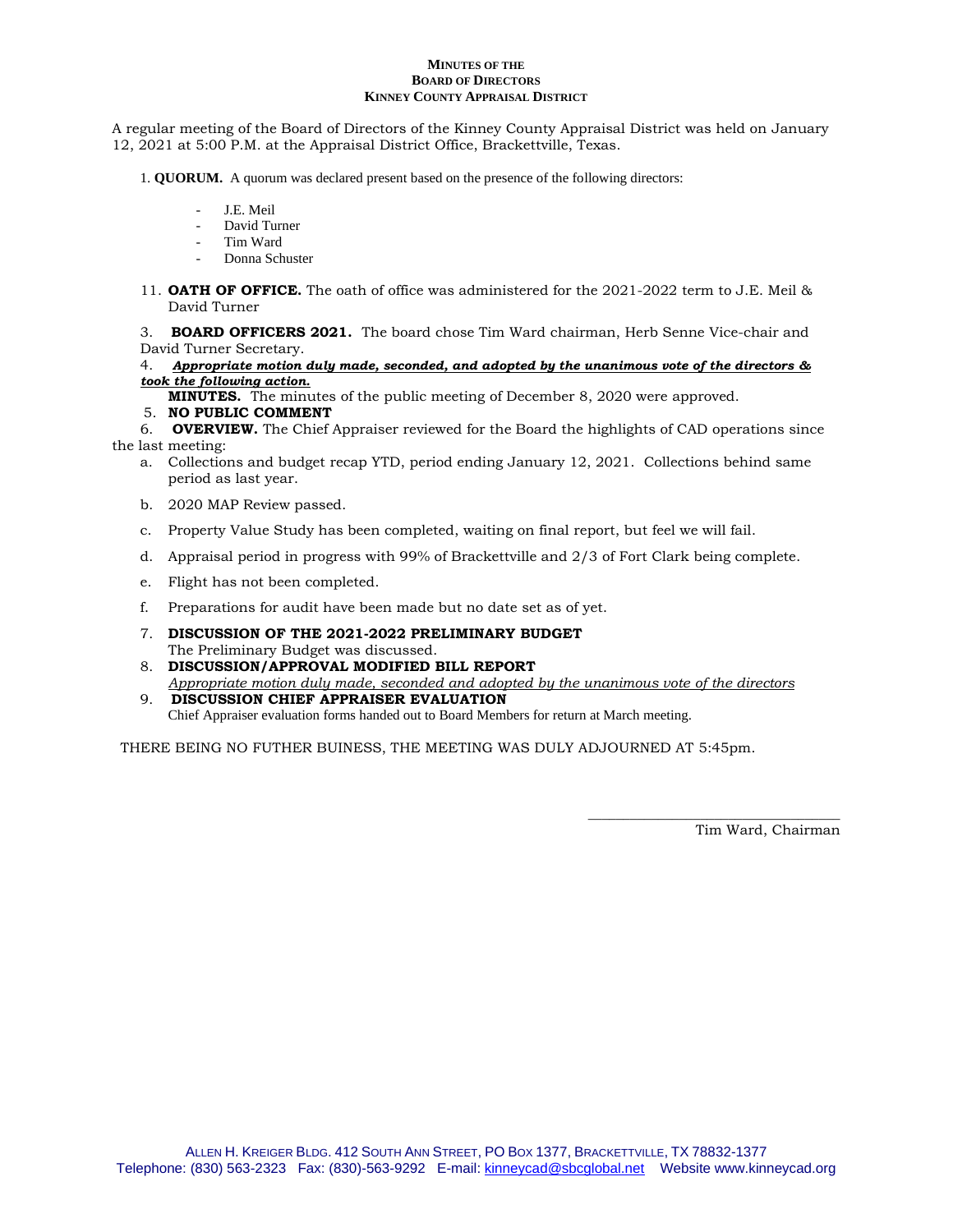**CHIEF APPRAISER** Todd Tate, RPA, RTA



**BOARD OF DIRECTORS** Tim Ward, Chairman Herb Senne J.E. Meil David Turner Donna Schuster

## NOTICE OF PUBLIC MEETING  **AMENDED**

Notice is hereby given that a public meeting of the Board of Directors of the Kinney County Appraisal District will convene at 5:00 P.M. on Tuesday March, 17<sup>th</sup> at the Appraisal District office, 412 South Ann Street, Brackettville, Kinney County, Texas.

Agenda for said meeting:

- 1. Call to order
- 2. Approval of minutes of January 14, 2020 public meeting
- 3. Receipt of public comment
- 4. Presentation of Annual Audit Report Derek Walker, Coleman & Horton Co, LLP
- 5. CAD Activity report (Chief Appraiser)
- 6. Deliberation/Resolution Adopting Agricultural Committee Recommendations
- 7. Deliberation/Approval Quarterly Modified Bill Report
- 8. Discussion/Approval Chief Appraiser Evaluation
- 9. Deliberation –Modification of 2020-2021 Proposed Budget for presentation to the entities
- 10. Deliberation Map Review.
- 11. Adjourn

*If, during the course of the meeting, discussion of any item on the agenda should be held in closed session, the board will conduct a closed meeting in accordance with Texas Open Meeting Act, Texas Government Code, Chapter 551, Sub Chapter D and E.* 

# **CERTIFICATION**

The undersigned official hereby certifies that this notice was posted no later than 4:00 P.M. on Thursday, March 12, 2020.

This notice is given pursuant to the Texas Open Meetings Act, Chapter 551, Texas Government Code.

TODD TATE, CHIEF APPRAISER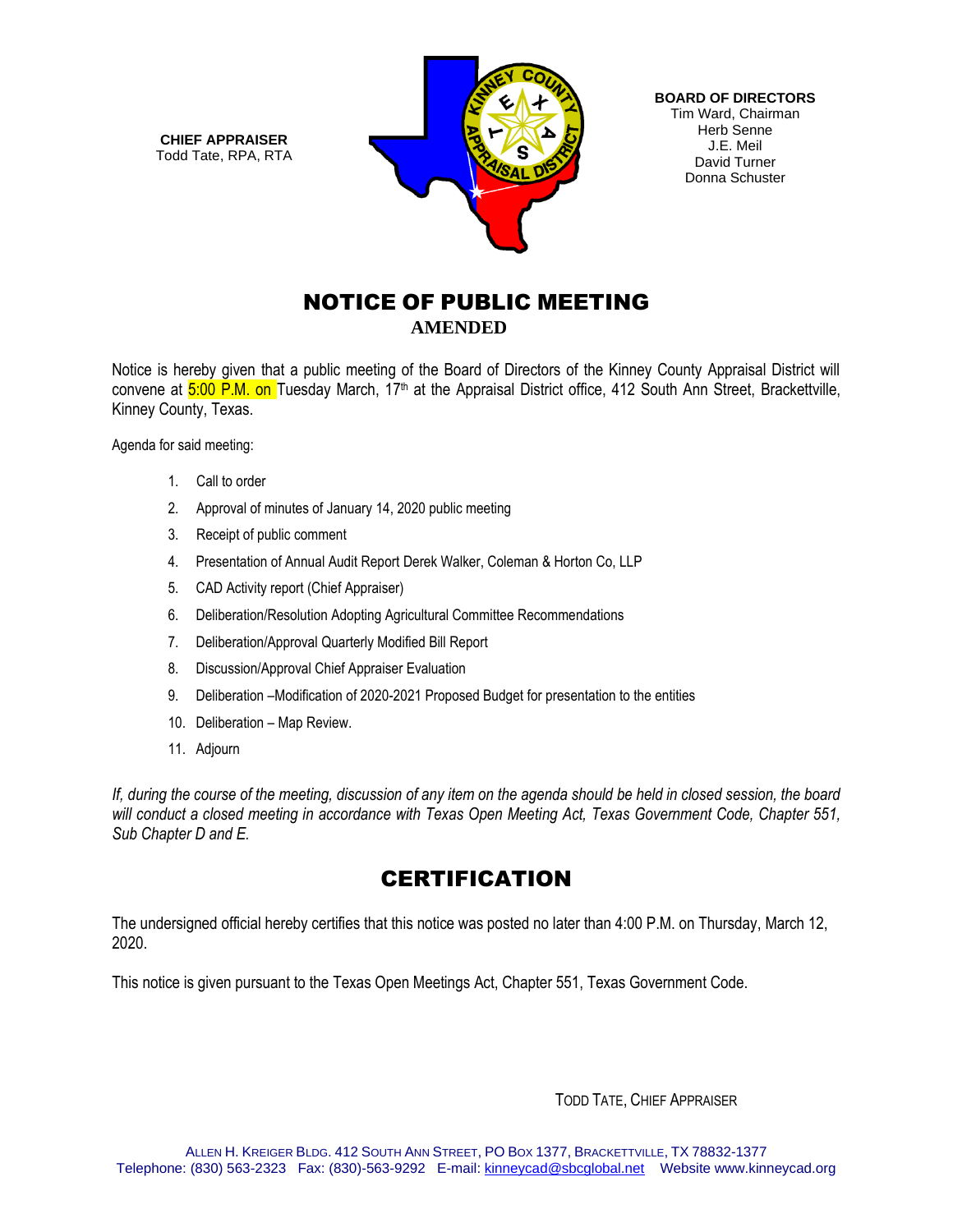### **MINUTES OF THE BOARD OF DIRECTORS KINNEY COUNTY APPRAISAL DISTRICT**

A regular meeting of the Board of Directors of the Kinney County Appraisal District was held on March 16, 2021 at 5:00 P.M. at the Appraisal District Office, Brackettville, Texas.

1. **QUORUM.** A quorum was declared present based on the presence of the following directors:

- J.E. Meil
- David Turner
- Tim Ward
- Donna Shuster

## 12. **OATH OF OFFICE:** HERB SENNE POSTPONED TO NEXT MEETING

## **13.PRESENTATION OF ANNUAL AUDIT REPORT BY DEREK WALKER OF COLEMAN & HORTON Co.**

Presentation made by phone.

*Appropriate motion duly made, seconded and adopted by the unanimous vote of the directors to accept audit report as presented.*

## **14.APPROVAL OF JANUARY 12, 2021 PUBLIC HEARING MEETING:**

*Appropriate motion duly made, seconded and adopted by the unanimous vote of the directors to accept audit report as presented.*

## 5. **NO PUBLIC COMMENT**

## 6. **CAD ACTIVITY REPORT**

Budget and Collection recaps for Oct 1, 2020 – March 16, 2021

Appraisal District failed 2020 value study, attorney preparing protest at state on behalf of the ISD

Reappraisal almost completed – First Appraisal Notices to be mail April 1, 2021 Office back to normal operating hours.

## 7. **DELIBERATION-MODIFICATIONS OF 2021-2022 PROPOSED BUDGET**

*Appropriate motion duly made, seconded and adopted by the unanimous vote of the directors to forward*

*modified budget to taxing entities.*

## 8. **DELIBERATION/APPROVAL OF THE QUARTERLY MODIFIED BILL REPORT.**

*Appropriate motion duly made, seconded and adopted by the unanimous vote of the directors*

## 9. **DISCUSSION/APPROVAL OF CHIEF APPRAISER EVALUATION.**

*Appropriate motion duly made, seconded and adopted by the unanimous vote of the directors*

 10. THERE BEING NO FURTHER BUSINESS, THE MEETING WAS DULY ADJOURNED AT 6:43pm.

Tim Ward, Chairman

\_\_\_\_\_\_\_\_\_\_\_\_\_\_\_\_\_\_\_\_\_\_\_\_\_\_\_\_\_\_\_\_\_\_\_\_

\_\_\_\_\_\_\_\_\_\_\_\_\_\_\_\_\_\_\_\_\_\_\_\_\_\_\_\_\_\_\_\_\_\_\_\_

David Turner, Secretary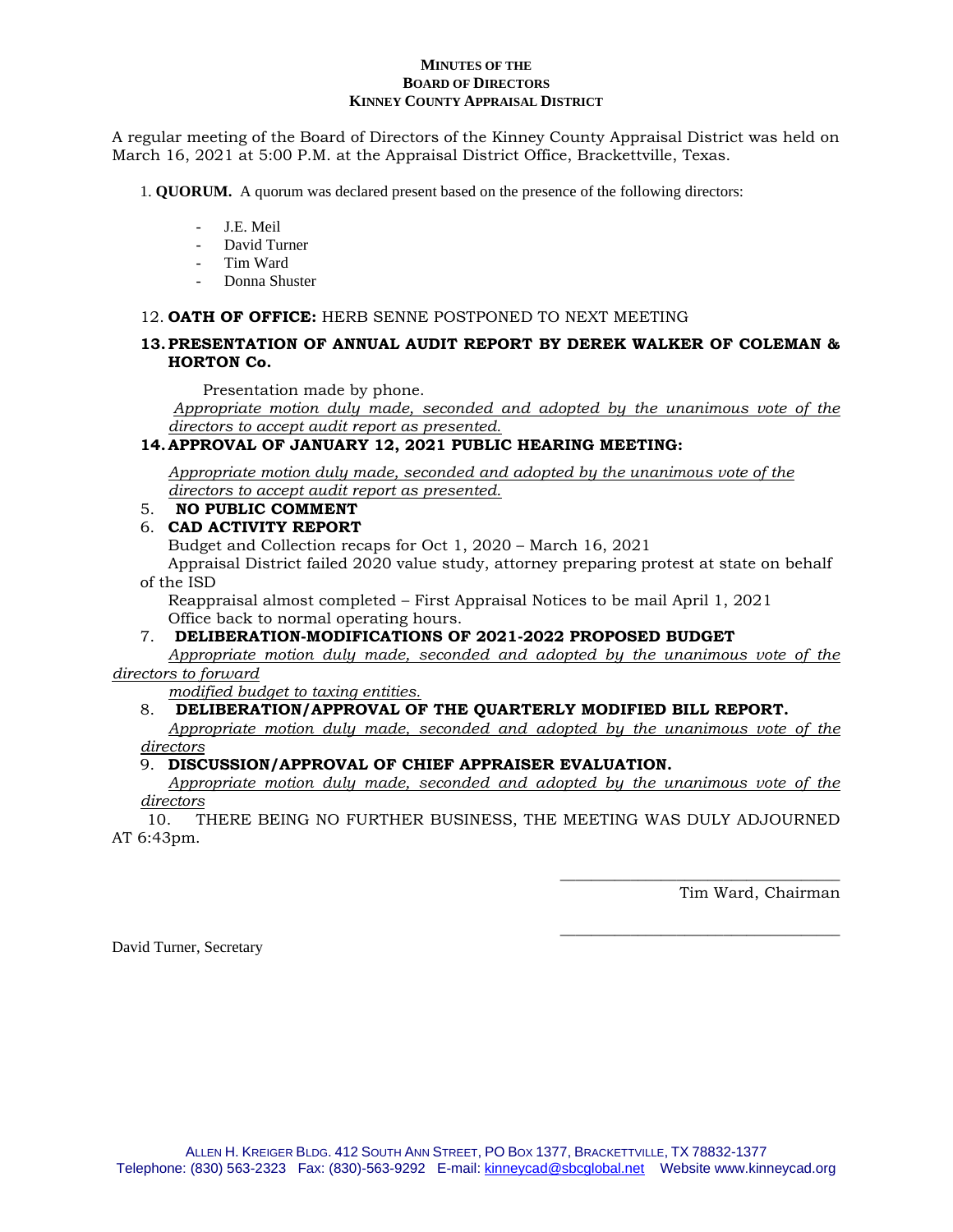**CHIEF APPRAISER** Todd Tate, RPA, RTA



**BOARD OF DIRECTORS** Tim Ward, Chairman Herb Senne J.E. Meil David Turner Donna Schuster

## AMENDED

# NOTICE OF PUBLIC MEETING

Notice is hereby given that a public meeting of the Board of Directors of the Kinney County Appraisal District will convene at 5:30 P.M. on Tuesday, May 11, 2021, at the Appraisal District office, 412 South Ann Street, Brackettville, Kinney County, Texas.

Agenda for said meeting:

- 1. Call to order
- 2. Oath of Office Herb Senne
- 3. Receipt of public comment
- 4. Update on Protest of Property Value Study at State Level
- 5. Discussion/approval Funds retained from 2019-2020 Budget designated for server purchase
- 6. CAD Activity report (Chief Appraiser)
- 7. Deliberation/Approval Quarterly Modified Bill Report
- 8. Adjourn

*If, during the course of the meeting, discussion of any item on the agenda should be held in closed session, the board will conduct a closed meeting in accordance with Texas Open Meeting Act, Texas Government Code, Chapter 551, Sub Chapter D and E.* 

## **CERTIFICATION**

The undersigned official hereby certifies that this notice was posted no later than 4:00 P.M. on Thursday, May 6, 2021.

This notice is given pursuant to the Texas Open Meetings Act, Chapter 551, Texas Government Code.

 TODD L. TATE, RPA, RTA CHIEF APPRAISER

MINUTES OF THE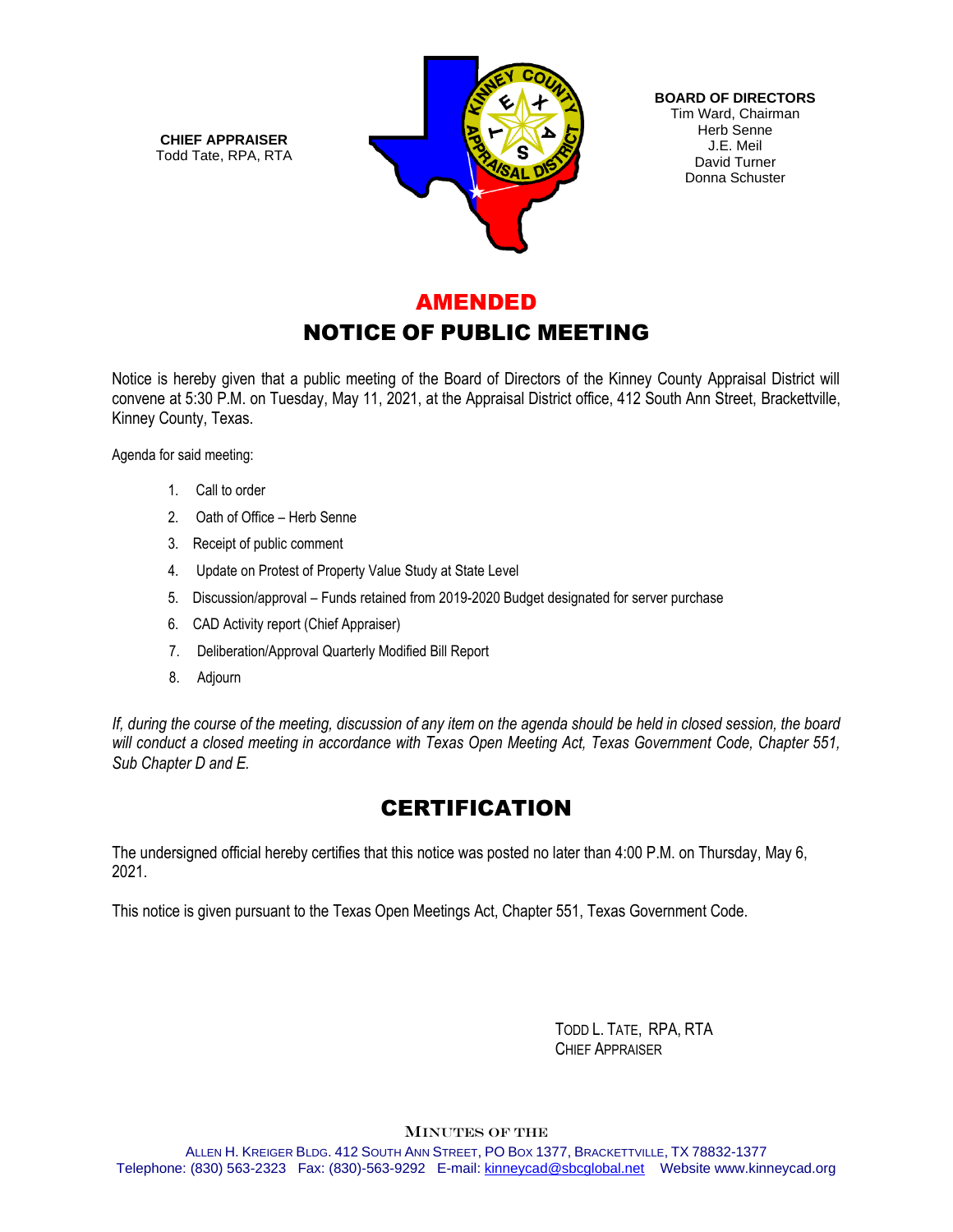## BOARD OF DIRECTORS KINNEY COUNTY APPRAISAL DISTRICT

A regular meeting of the Board of Directors of the Kinney County Appraisal District was held on May 11, 2021 at 5:30 P.M. at the Appraisal District Office, Brackettville, Texas.

1. **QUORUM.** A quorum was declared based on the presence of the following directors:

- Tim Ward Herb Senne Donna Schuster David Turner
- 2. Oath of Office Herb Senne
- 3. No Public Comment
- 4. Update on Protest of the Property Value Study was presented by the Chief Appraiser<br>5 **Appropriate motion duly made, seconded and adonted by the unanimous vote of t**
- 5. *Appropriate motion duly made, seconded and adopted by the unanimous vote of the directors took the following action*

Resolution to retain excess funds form the 2019-2020 budget in the amount of \$9942.61 for the purchase of a server.

6. **OVERVIEW.** The Chief Appraiser reviewed for the Board the highlights of CAD operations since the last meeting:

- a. Collections and budget recap YTD as of October 1,2020 to May 11, 2021
- b. All appraisal notices have been mailed at this time.
- c. Protest season has begun and we have more than 60 filled protest at this time.
- d. Loan for the roof has been paid off.
- e. Todd and Gene received 16 hours of continuing education attending a class in Austin.
- 7*. Appropriate motion duly made, seconded and adopted by the unanimous vote of the directors took the following action.*

Approved the Quarterly Modified Bill Report

 **There being no further business, the meeting was duly adjourned at 6:10 PM.**

 $\mathcal{L}_\text{max}$  and  $\mathcal{L}_\text{max}$  and  $\mathcal{L}_\text{max}$  and  $\mathcal{L}_\text{max}$ Tim Ward, Chairman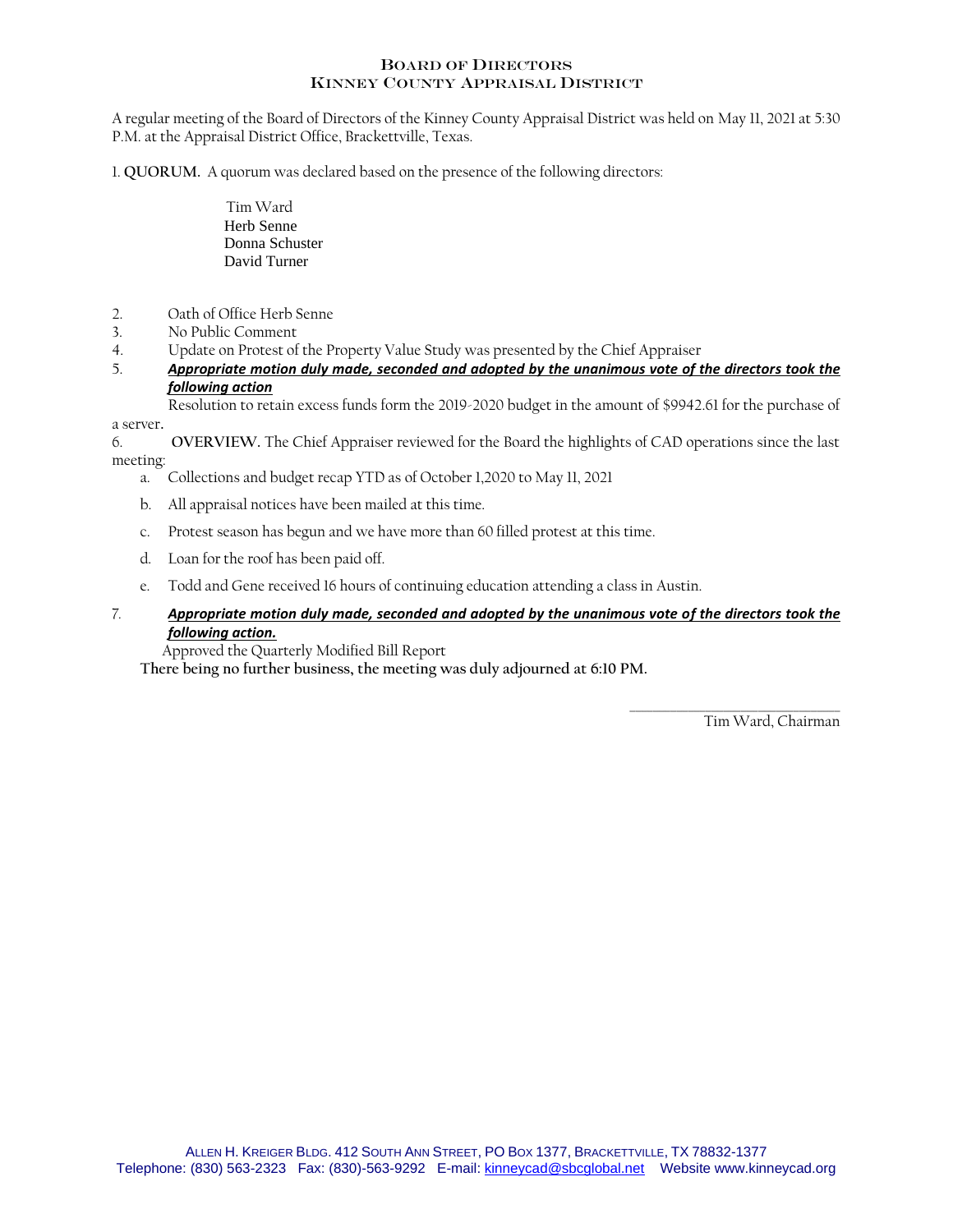**CHIEF APPRAISER** Todd L. Tate, RPA,RTA



**BOARD OF DIRECTORS** Tim Ward, Chairman Herb Senne, Vice Chairman David Turner, Secretary J.E. Meil Donna Schuster

# NOTICE OF PUBLIC MEETING **RESCHEDULED**

Notice is hereby given that a public meeting of the Board of Directors of the Kinney County Appraisal District will convene at 5:00 P.M. on Tuesday, August 17, 2021, at the Appraisal District office, 412 South Ann Street, Brackettville, Kinney County, Texas.

Agenda for said meeting:

- 1. Call to order
- 2. Discussion/Approval Minutes, Budget Public Hearing of May 11, 2021 and Public Meeting, May 11, 2021.
- 3. Receipt of public comment
- 4. CAD Activity report (Chief Appraiser)
- 5. Discussion/Approval Texas County District Retirement System 2022 retirement plan
- 6. Discussion/Approval Appointment of Judith Hargrove, Attorney to answer Citation filed by John Boerschig ARB Ruling
- 7. Discussion/Approval Providing education (in person or on line) for the members of governing bodies
- 8. Discussion/Approval Resolution adopting The Bank & Trust Depository for Banking Service
- 9. Approval Quarterly Modified Bill Report
- 10. Adjourn

*If, during the course of the meeting, discussion of any item on the agenda should be held in closed session, the board will conduct a closed meeting in accordance with Texas Open Meeting Act, Texas Government Code, Chapter 551, Sub Chapter D and E.* 

# **CERTIFICATION**

The undersigned official hereby certifies that this notice was posted no later than 4:00 P.M. on Thursday, August 12, 2021.

This notice is given pursuant to the Texas Open Meetings Act, Chapter 551, Texas Government Code.

TODD L. TATE, RPA,RTA CHIEF APPRAISER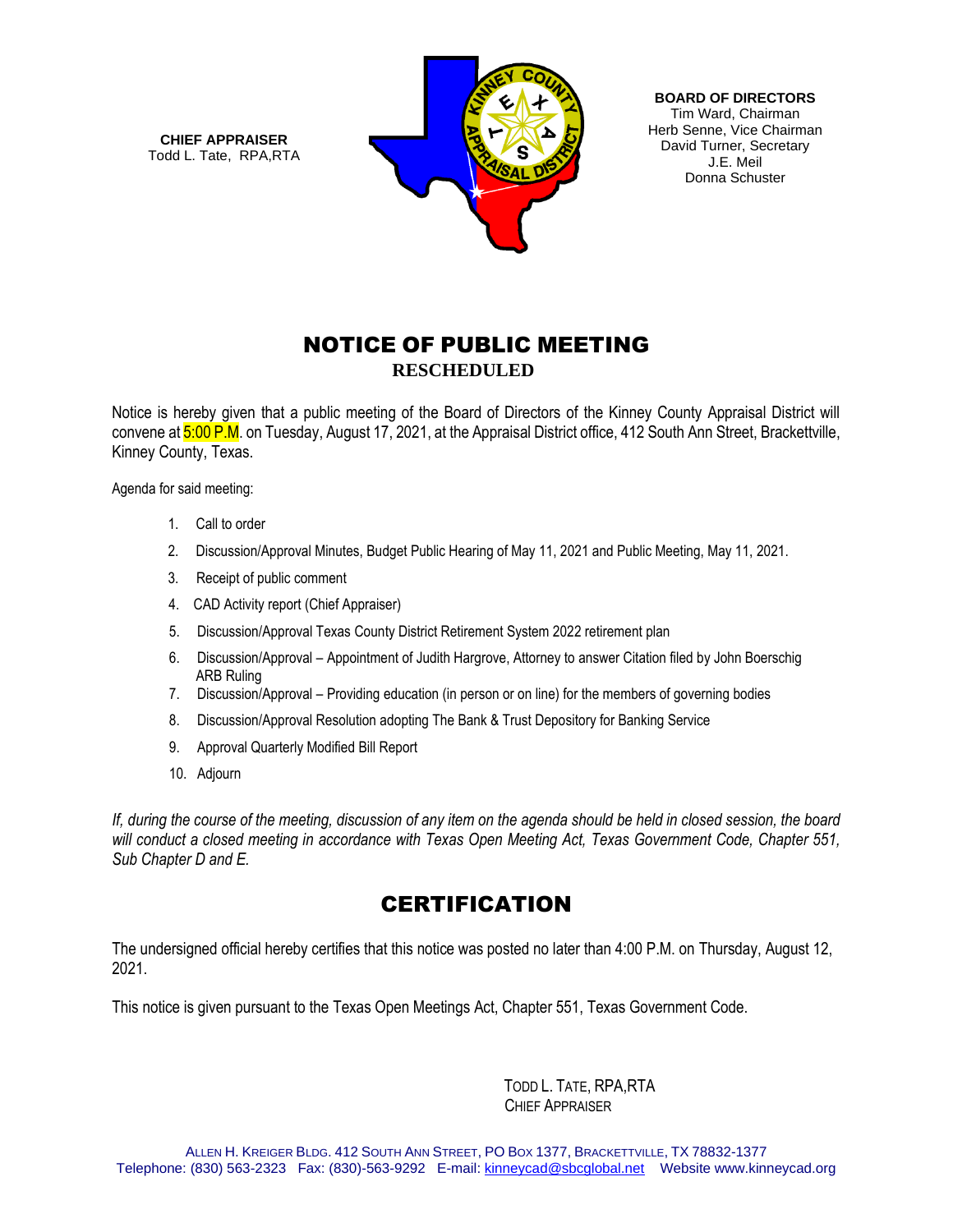#### MINUTES OF THE BOARD OF DIRECTORS KINNEY COUNTY APPRAISAL DISTRICT PUBLIC MEETING

A regular meeting of the Board of Directors of the Kinney County Appraisal District was held on August 17, 2021 at 5:00 PM at the Appraisal District Office, Brackettville, Texas.

1. **QUORUM.** A quorum was declared present based on the presence of the following directors:

Tim Ward Herb Senne David Turner Donna Schuster J. E. Meil

### *Appropriate motion duly made, seconded and adopted by the unanimous vote of the directors took the following action.*

- 2. Receipt of public comment: None
- 3. **MINUTES:** The minutes of the Budget Public Hearing of May 11, 2021 and the Public Meeting of May 11, 2021 were approved
- 4. **OVERVIEW.** The Chief Appraiser reviewed for the Board the highlights of CAD operations since the last meeting:
	- a. Collections and budget recap YTD, 2021 collections at 96.4%
	- b. Protest Season details.
	- c. The Roll was Certified and the Truth-in-Taxation calculation of tax rates have been forwarded to the taxing entities.
	- d. TNT website up and going, needing data from entities.
	- e. Reappraisal plan for 2022 has started.
	- f. Office closed August 19th for training
- 5. DISCUSSION/APPROVAL Texas County District Retirement System 2022 retirement plan was approved.
- 6. DISCUSSION/APPROVAL Appointment of Judith Hargrove, Attorney, to answer Citation filed by John Boerschig was approved.
- 7. DISCUSSION/APPROVAL Providing in person education for members of governing bodies was approved.
- 8. DISCUSSION/APPROVAL Resolution adopting The Bank and Trust Depository for Banking Service was approved.
- 9. DISCUSSION/APPROVAL of the Modified Bill Report for 10/01/2020 through 08/16/2021.

There being no further business, the meeting was duly adjourned at 5:40 PM.

\_\_\_\_\_\_\_\_\_\_\_\_\_\_\_\_\_\_\_\_\_\_\_\_\_\_\_\_\_\_\_\_\_\_\_\_ Tim Ward, Chairman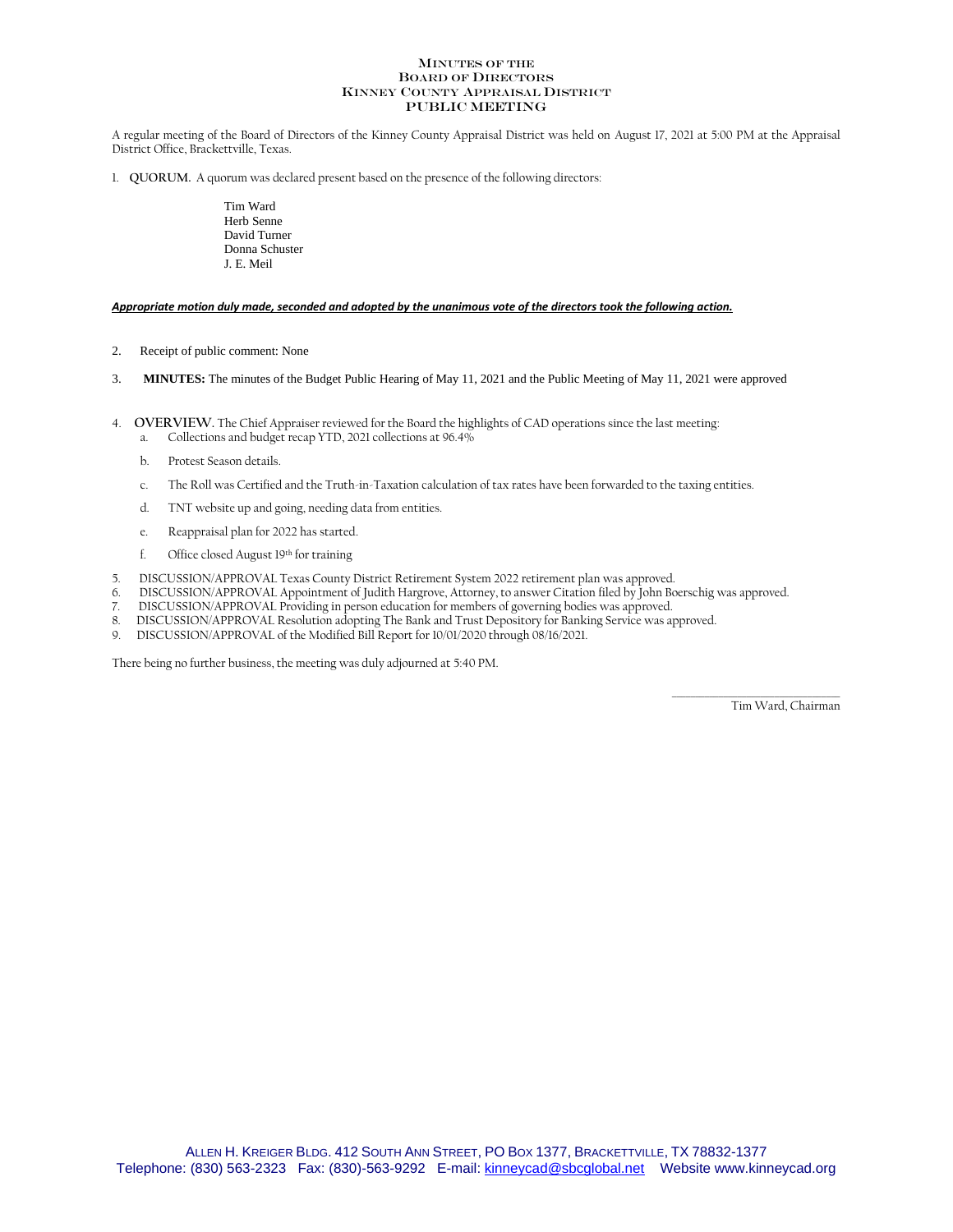**CHIEF APPRAISER** Todd Tate, RPA,RTA



**BOARD OF DIRECTORS** Tim Ward, Chairman Herb Senne J.E. Meil David Turner Donna Schuster

# NOTICE OF PUBLIC MEETING

In Memory of J.E. Meil

Notice is hereby given that a public meeting of the Board of Directors of the Kinney County Appraisal District will convene at 5:00 P.M. on Tuesday, December 14<sup>th</sup>, 2021 at the Appraisal District office, 412 South Ann Street, Brackettville, Kinney County, Texas.

Agenda for said meeting:

- 1. Call to order
- 2. Approval of minutes of August 17, 2021 public meeting
- 3. Receipt of public comment
- 4. CAD Activity report (Chief Appraiser)
- 5. Discussion/Approval Schedule of Board Meetings for 2022
- 6. Discussion/Approval -2022 Holiday Calendar
- 7. Approval Quarterly Modified Bill Report
- 8. Adjourn

*If, during the course of the meeting, discussion of any item on the agenda should be held in closed session, the board will conduct a closed meeting in accordance with Texas Open Meeting Act, Texas Government Code, Chapter 551, Sub Chapter D and E.* 

# **CERTIFICATION**

The undersigned official hereby certifies that this notice was posted no later than 4:00 P.M. on Thursday, December 9, 2021.

This notice is given pursuant to the Texas Open Meetings Act, Chapter 551, Texas Government Code.

Todd Tate, Chief Appraiser